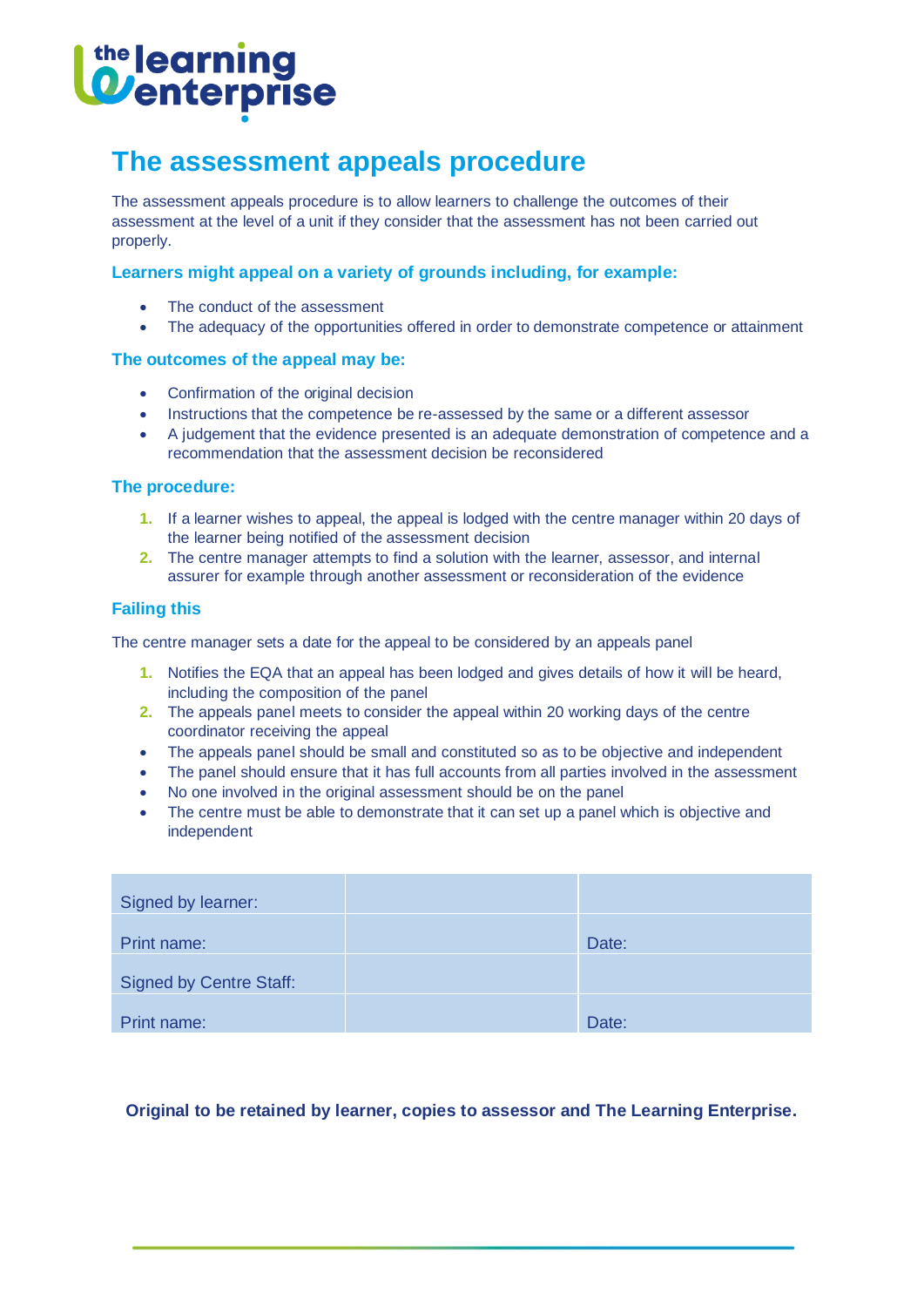# the learning<br>**Wenterprise**

# **The complaints procedure**

## **Purpose of the procedure**

The Learning Enterprise (TLE) has a staged complaints procedure which aims to resolve concerns swiftly and fairly. The purpose of the procedure is to investigate complaints in a way that:

- Encourages informal resolution of issues and concerns if possible
- Is fair and equitable
- Treats complaints with appropriate seriousness
- Use outcomes to improve the learner journey for our apprentices

#### **Scope & responsibility**

This procedure covers complaints relating to:

- Any TLE policy, procedure or process
- Academic and support services or facilities
- The conduct or actions of a TLE member of staff
- Misleading or inaccurate information regarding academic programmes, fees, services or facilities

This procedure is **NOT** used for:

- Complaints about academic judgements, examination decisions, academic appeal or assessment outcomes
- Appeals against disciplinary actions
- Whistle blowing

#### **Definitions**

TLE uses the following definitions specific to this procedure:

- A complaint is the expression of a specific concern
- 'Days' refers to Monday Friday
- Timescales specified will be adhered to wherever possible but may be extended during seasonal holiday periods. On these occasions the complainant will be notified

#### **The procedure**

Complaints should be made as soon as possible after the events or actions (or omission of actions) which have prompted the complaint. TLE will not normally consider complaints that are made more than 30 working days after the incident or event complained about. In exceptional circumstances, a complaint may be considered outside this timeline.

A complainant may be invited for a meeting as part of any investigation relating to the complaint and may be accompanied by a parent/carer, employer or other representative. Details of any support needs to be declared

prior to any meeting by the complainant.

TLE will make reasonable adjustments, where necessary, to ensure that the complaints procedure is fair, equitable and accessible to all.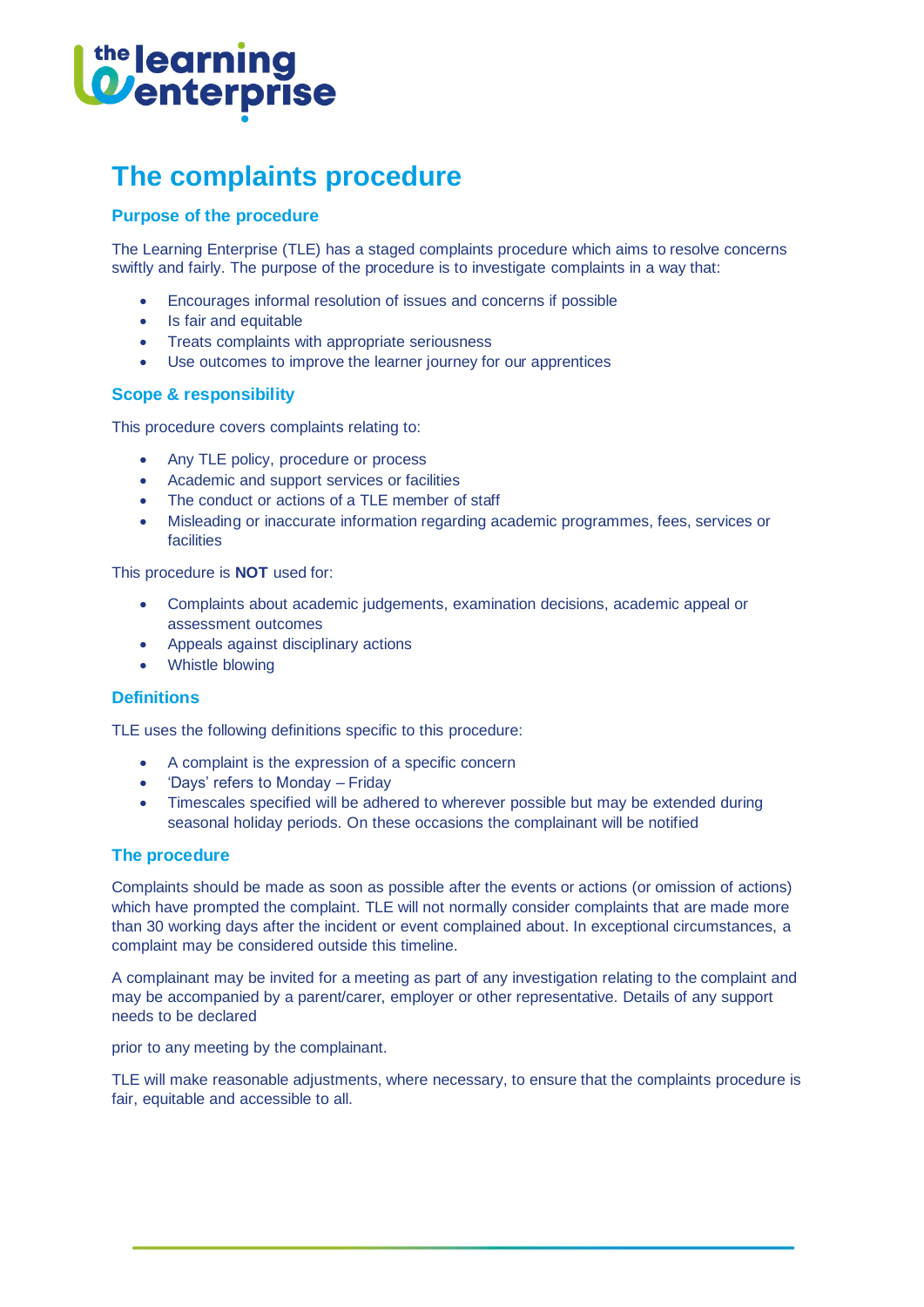# the learning<br>**O**enterprise

Where it is inappropriate or not possible for an apprentice or other stakeholder to make a complaint, this may be done on their behalf by another person, who has a legitimate interest in the complaint and has the complainant's knowledge and written consent. That interest must be made clear to the investigating officer.

Records will securely be held on TLE's system.

The complaints procedure is required to allow apprentices, assessor, internal and external quality assurer and relevant stakeholders to challenge an appropriate aspect of the centres operation.

#### **The process**

If a person wishes to complain, the complaint is lodged with the head of apprenticeships within 30ndays of the issue arising.

In the first instance the head of apprenticeships will:

- Investigate complaint or appoint investigating officer
- Notify quality lead (TLE)of complaint and resolution and learning shared
- Keep detail records of all parts of investigation

If a complaint remains unresolved then head of apprenticeship must instigate next steps to appeal procedure.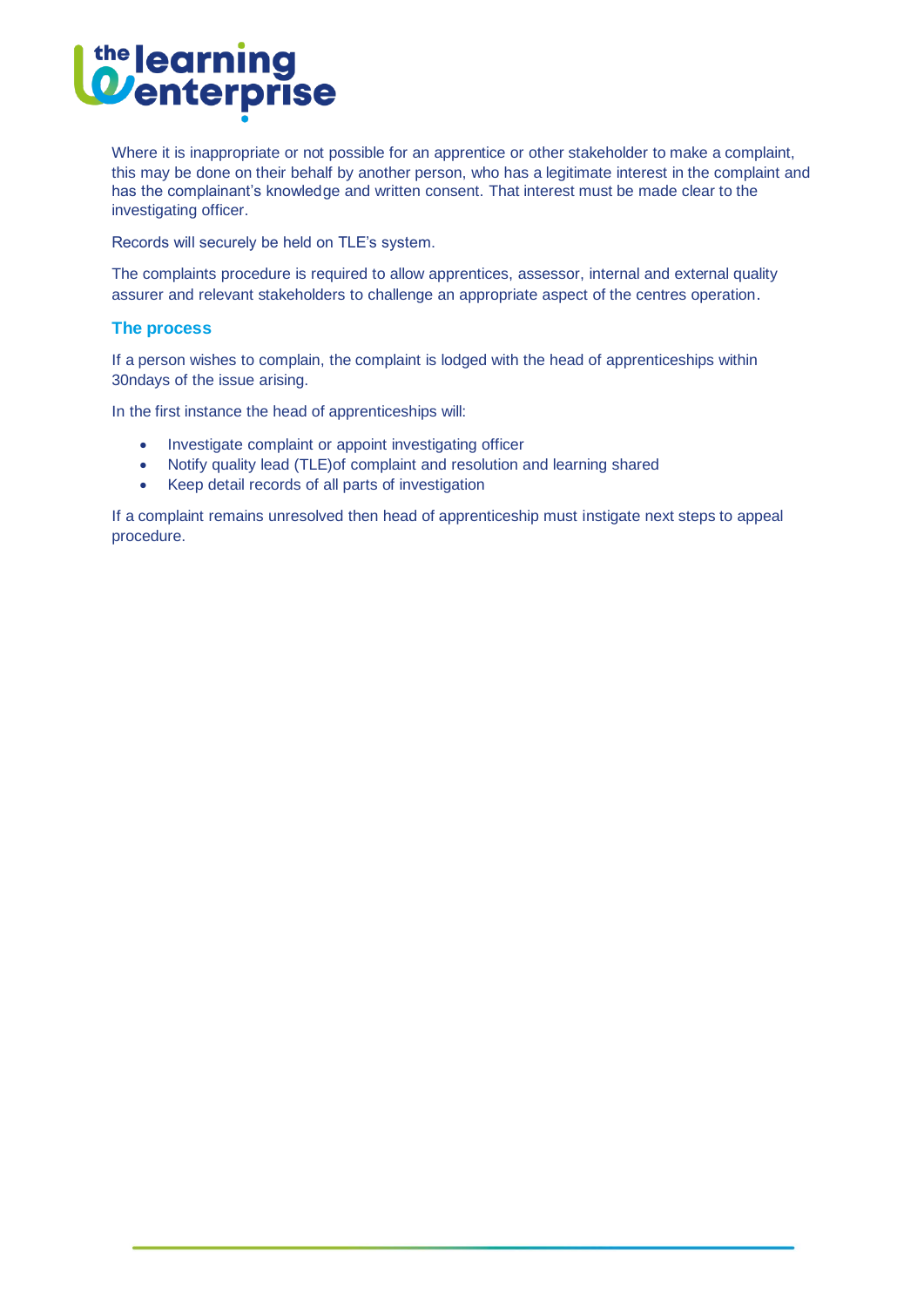# <sup>the</sup> learning<br>**Wenterprise**

# **The complaints appeals procedure**

The appeals procedure is to allow apprentices who are registered with TLE to challenge the outcome of the complaint. This must be logged with the head of apprenticeships within 20 days of notification of investigation and decision.

The outcomes of the appeal may be:

- Confirmation of the original decision
- Instructions that the competence be re-assessed by the same or a different assessor
- A judgement that the evidence presented is an adequate demonstration of competence and a recommendation that the assessment decision be reconsidered

The appeals panel (quality assurance subcommittee) will be small and constituted to be objective and independent.

The head of apprenticeships will:

- Inform the quality assurance subcommittee (the appeals panel) of complaint within 20 days of start of formal stage
- The subcommittee will ensure that it has full account from all parties involved in the assessment
- No one involved in the original investigation will be on the subcommittee
- Notify the outcome of the subcommittee decision to the apprentice and or appropriate representative

TLE provides a system to support those making the complaint and the complaint documentation should be as simple as possible and should preferably be a pre-printed form.

#### **External appeal**

If the complaint remains unresolved after appeal, TLE can provide the appropriate external contact, including

awarding organisations or funding body details, in order for an external appeal to be made.

Contact should be made to **[apprenticeships@hcrgcaregroup.com](mailto:apprenticeships@hcrgcaregroup.com)** for relevant details. Before this is done, all stages of the complaint's procedure must have been exhausted.

#### **Contact information**

Apprentices can take advice and support from TLE either prior to making a complaint or during the complaints process at: Director of Operations TLE.

The Learning Enterprise, Farnham Hospital, Hale Road, Surrey, GU9 9QL

| Signed by learner:             |       |
|--------------------------------|-------|
| Print name:                    | Date: |
| <b>Signed by Centre Staff:</b> |       |
| Print name:                    | Date: |

## **Original to be retained by learner, copies to assessor and The Learning Enterprise**